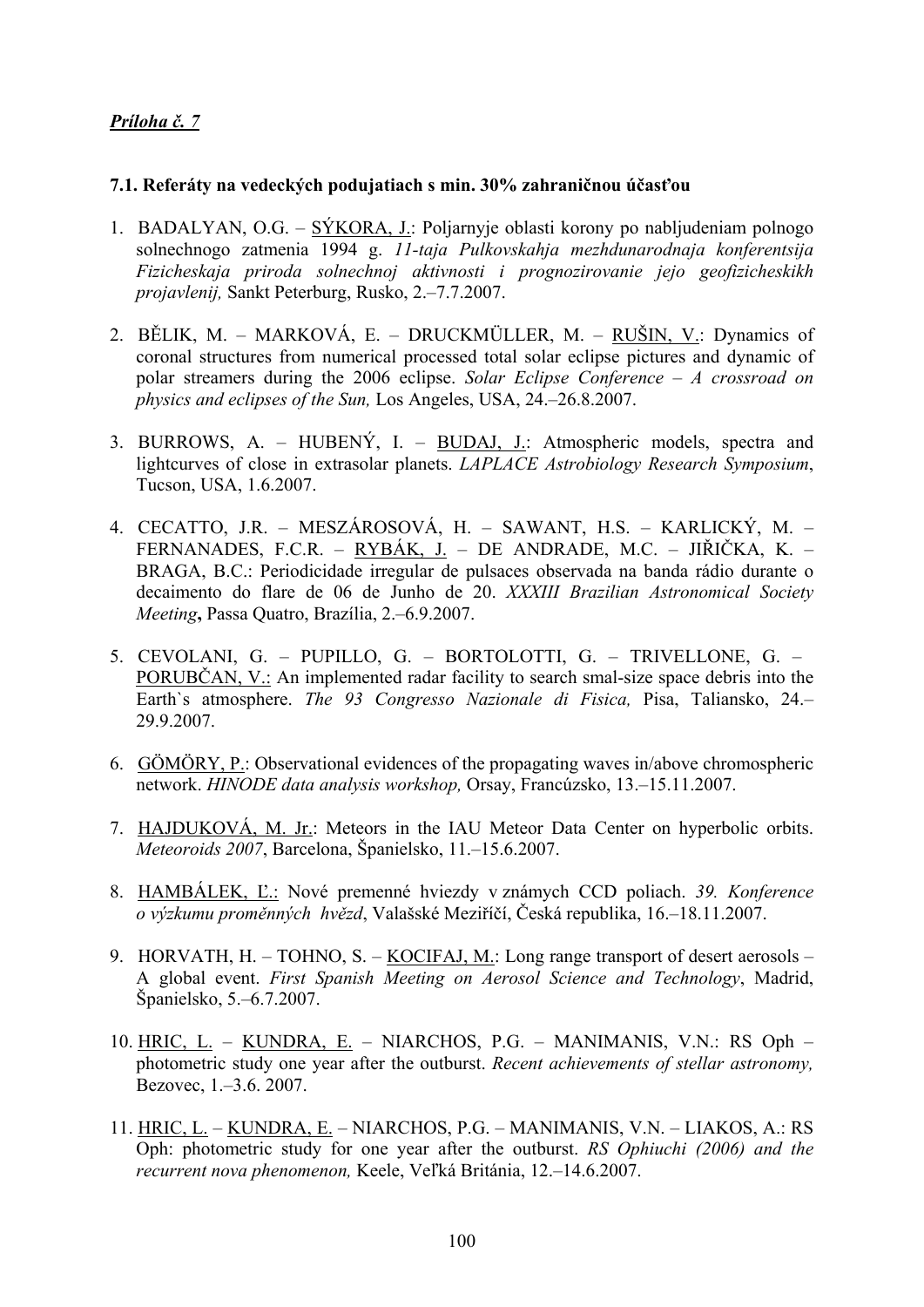- 12. CHOCHOL, D.: Public outreach activities and IYA2009 in Slovakia. *Communicating Astronomy with the Public 2007,* Athens, Grécko, 8.–11.10.2007.
- 13. JANÍK, J. MIKULÁŠEK, Z. SZÁSZ, G. ZEJDA, M. ZVERKO, J. ZVĚŘINA, P. – ŽIŽŇOVSKÝ, J.: Progress in on-line photometric database of mCP stars. *CP and AP Workshop,* Vienna, Rakúsko, 10.–14.9.2007.
- 14. JANÍK, J. MIKULÁŠEK, Z. ZVERKO, J. ŽIŽŇOVSKÝ, J.: On-line database of photometric observations of magnetic chemically peculiar stars and its exploitations. *Physics of Stellar Atmospheres: Chemical Composition, Magnetism and Surface Inhomogeneities.* Nauchny, Ukrajina, 17.–21.6.2007.
- 15. KAŇUCHOVÁ, Z. NESLUŠAN, L.: The parent bodies of the Quadrantid meteoroid stream. *Meteoroids 2007*, Barcelona, Španielsko, 11.–15.6.2007.
- 16. KAŇUCHOVÁ, Z. SVOREŇ, J.: The fine structure of the Geminids. *Meteoroids 2007*, Barcelona, Španielsko, 11.–15.6.2007.
- 17. KOCIFAJ, M.: Determination of the mean aspect ratio of aerosol particles from optical data. *European Aerosol Conference*, Salzburg, Rakúsko, 9.–14.9.2007.
- 18. KOCIFAJ, M. VIDEEN, G.: Optical characteristics of composite ellipsoidal solid-phase aerosols with variable carbon content. *Tenth Conference on Electromagnetic & Light Scattering*, Bodrum, Turecko, 17.–23.6.2007.
- 19. KOZA, J.: Procesy v slnečnej atmosfére. *Mezinárodní sluneční seminář IHY 2007,*  Hvězdárna Valašské Meziříčí, Česká republika, 12.–14.10.2007.
- 20. KOZA, J.: Project Venus Transit 2004 in Slovakia. *XXVIth European Symposium on Occultation Projects*, Stará Lesná, 24.–26.8.2007.
- 21. KOZA, J.: Eclipses and transits from space. *XXVIth European Symposium on Occultation Projects*, Stará Lesná, 24.–26.8.2007.
- 22. KOZA, J.: Photoelectric and CCD observations of asteroidal occultations at Astronomical Institute, Tatranská Lomnica. *XXVIth European Symposium on Occultation Projects*, Stará Lesná, 24.–26.8.2007.
- 23. KOZA, J. GERBOŠ, J.: Occultations in Slovakia. *XXVIth European Symposium on Occultation Projects*, Stará Lesná, 24.–26.8.2007.
- 24. KOZA, J. SÜTTERLIN, P.– RUTTEN, R. J. VOURLIDAS, A.: Dynamic fibrils in the solar chromosphere, *Netherlands Astronomy Conference 2007*, Veldhoven, Holandsko,  $14 - 16.5.2007$
- 25. KRTIČKA, J. MIKULÁŠEK, Z. ZVERKO, J. ŽIŽŇOVSKÝ, J.: Rotationally modulated photometric variations of mCP stars - theoretical aspects. *CP and AP Workshop,* Vienna, Rakúsko, 10.–14.9.2007.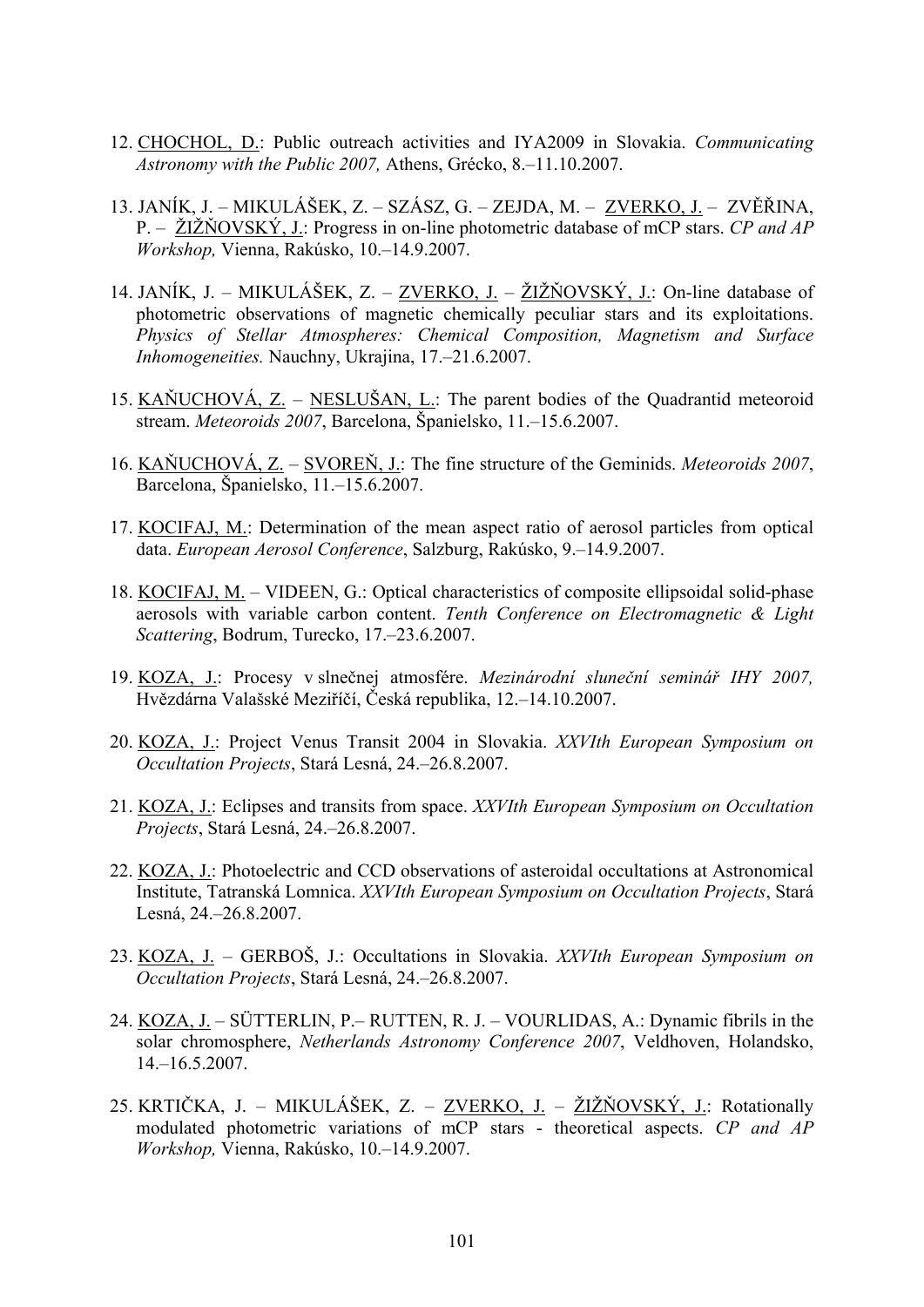- 26. KUČERA, A. GÖMÖRY, P.: High Resolution Observations of the Solar Photosphere and Chromosphere with SST and DOT. *3rd Central European Solar Physics Meeting*, Bairisch Koehldorf, Rakúsko, 10.–12.10.2007.
- 27. MESZÁROSOVÁ, H. KARLICKÝ, M. RYBÁK, J. FÁRNÍK, F. JIŘIČKA, K.: Long-period Variations in X-class Flares. *CESRA workshop Solar Radio Physics and the Flare-CME relationship,* Ioannina, Grécko, 12.–16.6.2007.
- 28. MIKULÁŠEK, Z. GRÁF, T. KRTIČKA, J. ZVERKO, J. ŽIŽŇOVSKÝ, J.: Photometrically simply behaving mCP stars. *CP and AP Workshop,* Vienna, Rakúsko, 10.–14. 9.2007.
- 29. MIKULÁŠEK, Z. KRTIČKA, J. GRAF, T. ZVERKO, J. ŽIŽŇOVSKÝ, J. JANÍK, J.: Rotationally modulated photometric variations of mCP stars - observational aspects. *CP and AP Workshop,* Vienna, Rakúsko, 10.–14.9.2007.
- 30. MIKULÁŠEK, Z. KRTIČKA, J. HENRY, G.W. ZVERKO, J. ŽIŽŇOVSKÝ, J. JANÍK, J. – GRÁF, T.: Unprecedentedly rapid rotational braking of the He-strong CP star HD 37776. *Physics of Stellar Atmospheres: Chemical Composition, Magnetism and Surface Inhomogeneities.* Nauchny, Ukrajina, 17.–21.6.2007.
- 31. MIKULÁŠEK, Z. KRTIČKA, J. ZVERKO, J. HENRY, G.W. JANÍK, J. ROMANYUK, I.I. – ŽIŽŇOVSKÝ, J. – BOŽIČ, H. – ZEJDA, M. – GRÁF, T. – NETOLICKÝ, M.: The record-breaking rotational braking of He strong CP star HD 37776. *CP and AP Workshop,* Vienna, Rakúsko, 10.–14.9.2007.
- 32. MIKULÁŠEK Z. KRTIČKA J. ZVERKO, J. ŽIŽŇOVSKÝ, J.: Nature of light variations of the He-strong CP star HD 37776. *Physics of Stellar Atmospheres: Chemical Composition, Magnetism and Surface Inhomogeneities.* Nauchny, Ukrajina, 17.– 21.6.2007.
- 33. PITTICH, E.M. SOLOVAYA, N.A.: Possible collisions of TNOs with small bodies on high eccentric orbits. *VII WOKSHOP on Catastrophic disruption in the Solar System,*  Alicante, Španielsko, 26.–29.6.2007.
- 34. PITTICHOVÁ, J. KELLEY. M.S. WOODWARD, C.E. MEECH, K.J.: Imaging and Spectroscopy Observations of Comet 21P/Giacobini-Zinner. *Bioastronomy 2007: Molecules, Microbes and Extraterestrial Life,* San Juan, Puerto Rico, 16.–20.7.2007.
- 35. PLANAT, M. SANIGA, M.: The N-qudit fabric: Pauli graph and finite geometries. *10th International Conference on Squeezed States and Uncertainty Relations*, Bradford, Veľká Británia, 31.3.–4.4.2007. **(pozvaná prednáška)**
- 36. PLANAT, M. SANIGA, M.: Pauli graph and finite projective lines/geometries. *The biannual SPIE International Congress on Optics and Optoelectronics*, Praha, Česká republika, 16.–20.4.2007.
- 37. PLANAT, M. SANIGA, M.: Finite geometries and quantum information. *Aspects Theoriques de l'Information Quantique*, Aspet, Francúzsko, 7.–8.6.2007. **(pozvaná prednáška)**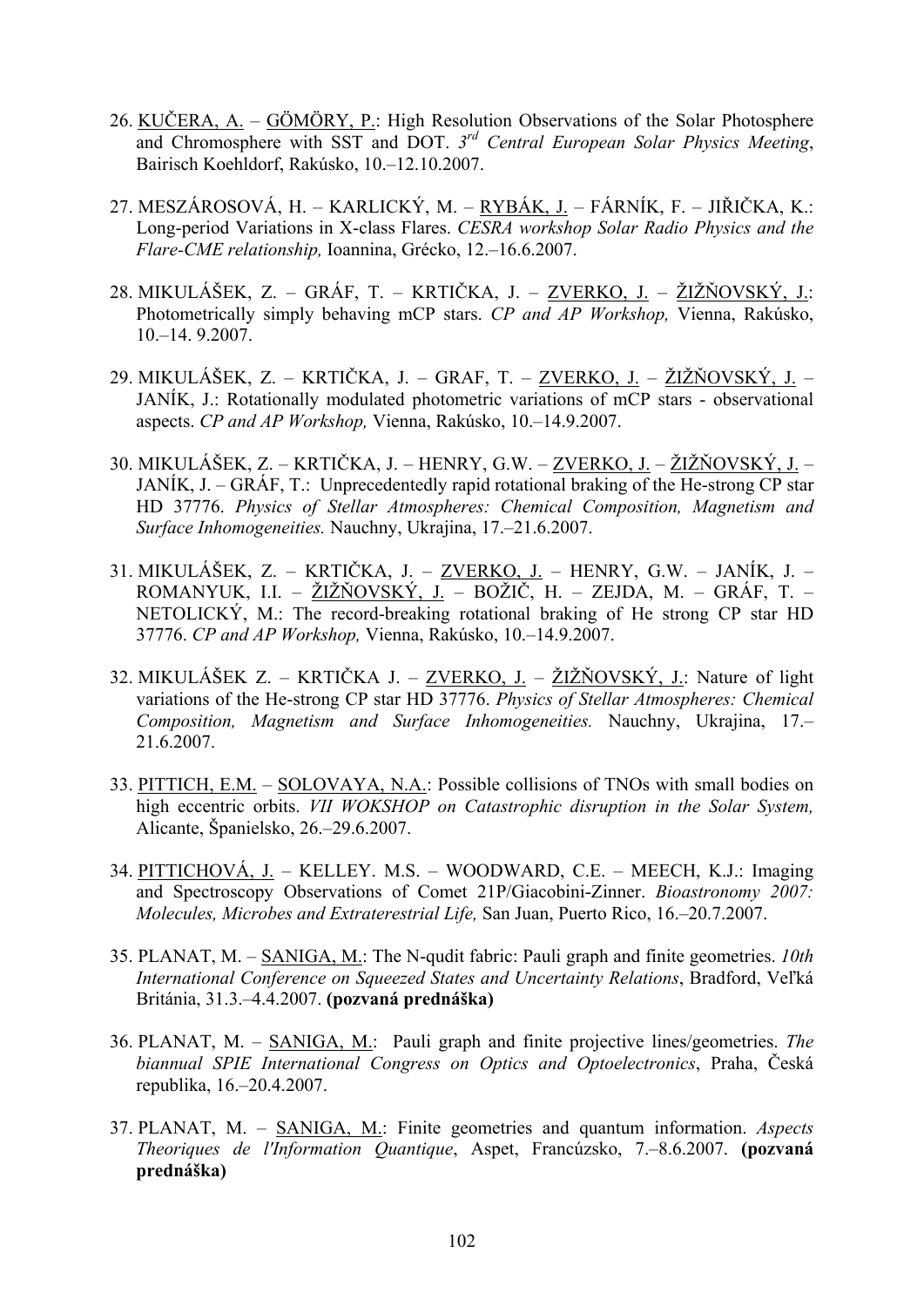- 38. PORUBČAN, V. KORNOŠ, L.: The Lyrid meteor stream: orbit and structure. *Meteoroids 2007*, Barcelona, Španielsko, 11.–15.6.2007.
- 39. PORUBČAN, V. SVOREŇ, J. NESLUŠAN, L.: Curent status of the photographic orbit database and a call for contributions to a new version. *Meteoroids 2007*, Barcelona, Španielsko, 11.–15.6.2007.
- 40. PRIBULLA, T.: Planets beyond the Solar System: Extrasolar Planets, *UK V4 Frontiers of Science Meeting*, Cracow, Poľsko, 21.–23.2.2007. **(pozvaná prednáška**)
- 41. RUŠIN, V.: Slovakia IHY 2007 outreach. *IHY 2007 Science Meeting*, Viedeň, Rakúsko, 20.2.2007.
- 42. RUŠIN, V.: Slnečná koróna a procesy v nej. *Medzinárodná slnečná konferencia*, Valašské Meziřičí, Česká republika, 12.–14.10.2007.
- 43. RUŠIN, V. KUDELA, K.: Slovakia IHY Science 2007. *IHY 2007 Science Meeting*, Viedeň, Rakúsko, 20.2.2007.
- 44. RUŠIN, V. DRUCKMŰLLER, M. MINAROVJECH, M. SANIGA, M.: Many Faces of the Fine Structure of the eclipse Corona. Initial Results from Hinode – *Workshop in Memory of Takeo Kosugi*, Tokyo, Japonsko, 23.–26.4.2007.
- 45. RUŠIN, V. DRUCKMŰLLER, M. MINAROVJECH, M. SANIGA, M.: Mnohotvárnosť jemných štruktúr bielej koróny. *Člověk ve svém pozemském a kosmickém prostředí*, Úpice, Česká republika, 21.–23.5.2007.
- 46. RUŠIN, V. MINAROVJECH, M. SANIGA, M. DRUCKMŰLLER, M. DRUCKMŰLLEROVÁ, H.: Enigmatic 2006 corona. *Solar Eclipse Conference – A crossroad on physics and eclipses of the sun,* Los Angeles, USA, 24.–26.8.2007.
- 47. RYBÁK, J. KUČERA, A. WÖHL, H. HANSLMEIER, A.: Observational Evidence for Photospheric Shocks: VTT/TESOS results. *3rd Central European Solar Physics Meeting,* Bairisch Koehldorf, Rakúsko, 10.–12.10.2007.
- 48. RYBÁK, J. KUČERA, A. WÖHL, H. HANSLMEIER, A.: Observational signatures of the shocks in the solar photosphere - possible Hinode/SOT observations. *Hinode Data Analysis Workshop,* Orsay, Francúzsko, 12.–15.11.2007.
- 49. SANIGA, M.: Projective ring lines and finite generalized quadrangles. *Finite Projective Geometries in Quantum Theory*, Tatranská Lomnica, 1.–4.8.2007.
- 50. SANIGA, M.: A fine structure of finite projective ring lines. *Prolegomena for Quantum Computing*, Besançon, Francúzsko, 21.–22.11.2007. **(pozvaná prednáška)**
- 51. SKOPAL, A.: O světelných křivkách symbiotických hvězd. *39. Konference o výzkumu proměnných hvězd*, Valašské Meziříčí, Česká republika, 16.–18.11.2007.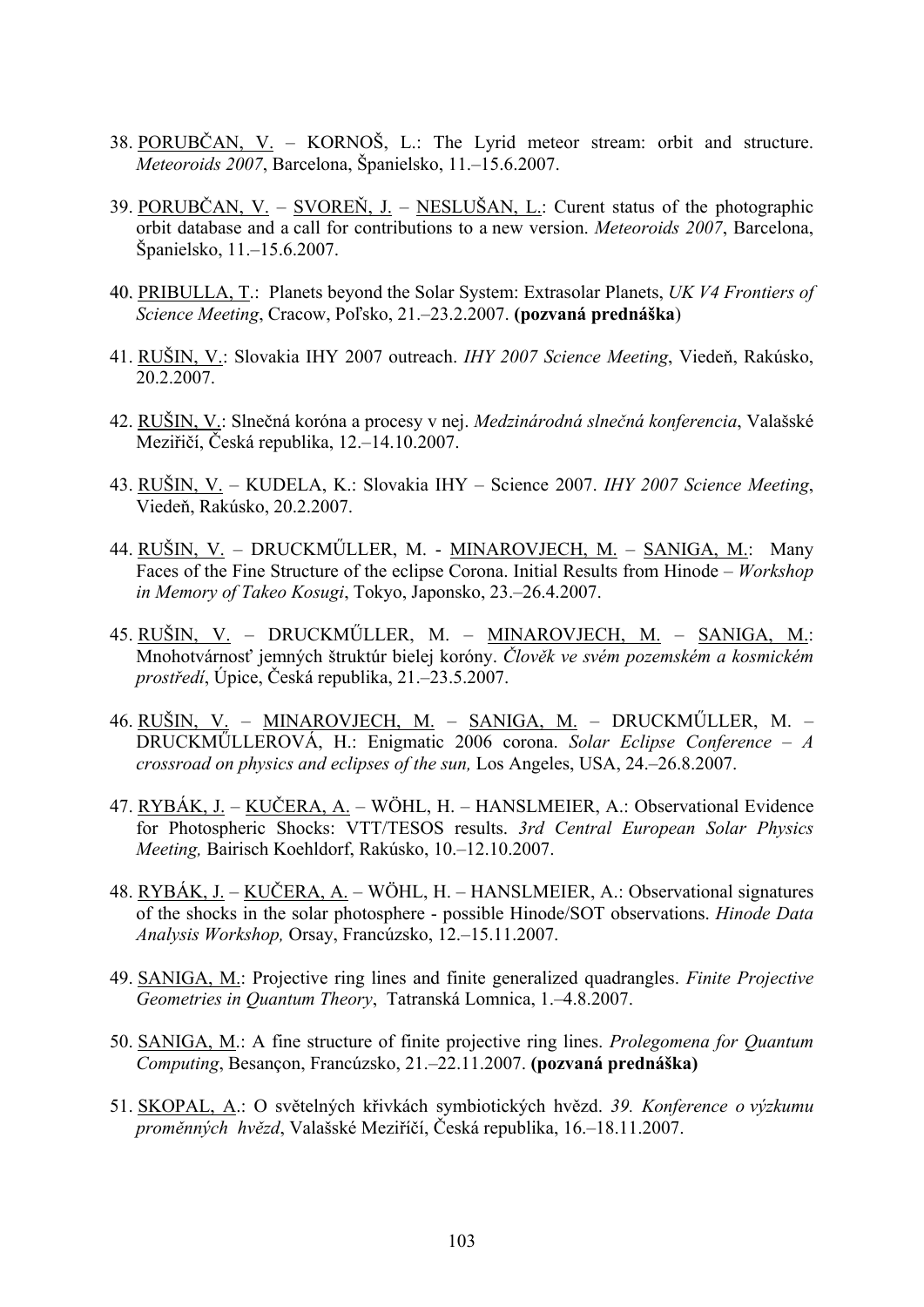- 52. SKOPAL, A. VAŇKO, M. KOMŽÍK, R. CHOCHOL, D.: Modeling the composite UV/optical/IR continuum of the recurrent symbiotic nova RS Oph. *RS Ophiuchi (2006) and the recurrent nova phenomenon,* Keele, Veľká Británia, 12.–14.6.2007.
- 53. SKOPAL, A. PRIBULLA, T. BUIL, Ch. VITTONE, A.A. ERRICO, L.: A nonspherical mass outflow from RS Oph during its 2006 outburst. *RS Ophiuchi (2006) and the recurrent nova phenomenon,* Keele, Veľká Británia, 12.–14.6.2007.
- 54. SVOREŇ, J. SPURNÝ, P. PORUBČAN, V. KAŇUCHOVÁ, Z.: A new bolide station at the High Tatra Mountains. *Meteoroids 2007*, Barcelona, Španielsko, 11.– 15.6.2007.
- 55. TEMMER, M. BIERNAT, H. GÖMÖRY, P. MARICIC, D. MIKLENIC, C. MOSTL, C. – RYBÁK, J. – STOISER, S. – VERONIG, A. – VRSNAK, B. – ZIC, T.: CMEs, Flares and associated Cornal Wave Phenomena, *Hinode Data Analysis Workshop,* Orsay, Francúzsko, 12.–15.11.2007.
- 56. TEMMER, M. VERONIG, A. STOISER, S. GÖMÖRY, P. RYBÁK, J. VRSNAK, B.: Acceleration Phase of Fast CMEs and Associated HRX Bursts. *3rd Central European Solar Physics Meeting*, Bairisch Koehldorf, Rakúsko, 10.–12.10.2007.
- 57. VAŇKO, M. ODERT, P. LEITZINGER, M. HANSLMEIER, A. KONOVALENKO, A.A. – KHODACHENKO, M.L. – LAMMER, H. – RUCKER, H.O.: Implication of activity of M-type stars for terrestrial planet finding missions: Preliminary report on the observational campaign*. The 5th Planet Formation Workshop*, Braunschweig, Nemecko, 19–21.9.2007.
- 58. VAŇKO, M. PARIMUCHA, Š. PRIBULLA, T.: Photometric study of neglected binary DV Psc. *80th Annual Scientific Meeting of the Astronomische Gesellschaft jointly*  with the 5<sup>th</sup> bennial Workshop on Astroparticle Physics Cosmic Matter 2007, Wurzburg, Germany, 24.–29.9.2007.
- 59. VERONIG, A. RYBÁK, J. GÖMÖRY, P. TEMMER, M. STOISER, S. VRSNAK, B. – OTRUBA, W. – POETZI, W.: Coordinated RHESSI/CDS/TRACE/H alpha observations of chromospheric evaporation in an M-class flare. *7th RHESSI Workshop*, Santa Cruz, California, USA, 26.–29.6.2007.
- 60. VERONIG, A.  $RYBÁK, J.$   $GÖMÖRY, P.$  TEMMER, M. STOISER, S. VRSNAK, B. – OTRUBA, W. – POETZI, W.: Coordinated RHESSI/CDS/TRACE/ Halpha observations of chromospheric evaporation in an M-class flare. *3rd Central European Solar Physics Meeting*, Bairisch Koehldorf, Rakúsko, 10.–12.10.2007.
- 61. VERONIG, A. RYBÁK, J. TEMMER, M. STOISER, S. VRSNAK, B. OTRUBA, W.: Coordinated RHESSI/CDS/TRACE/Halpha observations of chromospheric evaporation in an M-class flare. *CESRA workshop Solar Radio Physics and the Flare-CME relationship,* Ioannina, Grécko, 12.–16.6.2007.
- 62. ZVERKO, J.: The story of 53 Aurigae. *KOLOS 07 International meeting on variable stars observing*, Sninské rybníky, 6.–8.12.2007.